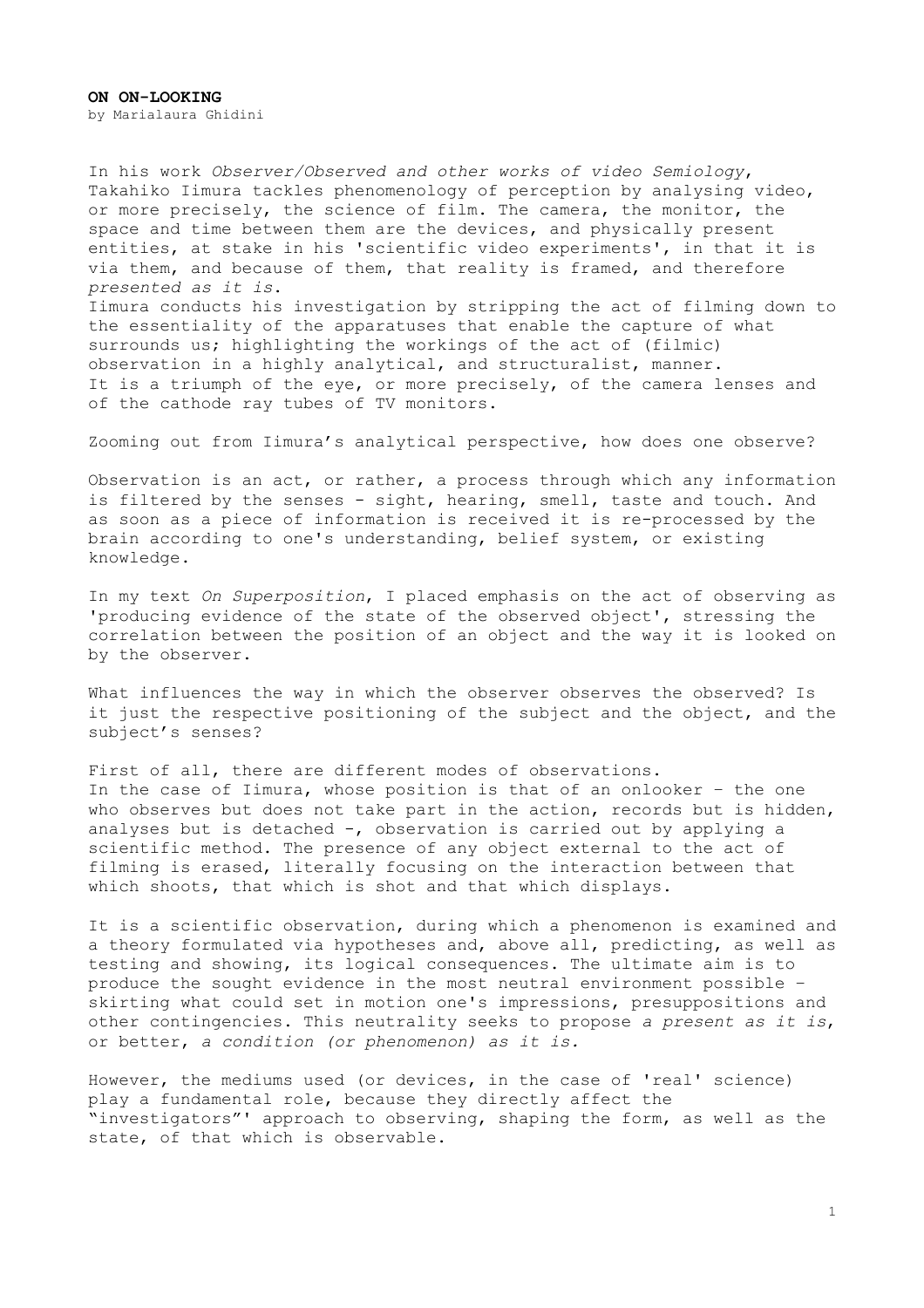And here I am back to a rather trite perplexity. If the medium affects the way one observes, it also affects the position of the object (as well as its state) and, in the same way, the position of the observer itself. This interdependence is then enriched by the fact that each medium has a specific language and codified rules - similar to grammar. A specificity, that one, that is further complicated by the modifications that language and rules undergo over time. This modification might be described as an expansion, which in the case of film and video history has been generated by the huge impact of Hollywood, TV series, serials and sequels; as well as technology, Youtube, Vimeo, or Imovie to name a few.

Where does neutrality lie in the everyday experience, if idiosyncrasy and pre-acquired knowledge are to be found in any act of observation?

I will discuss this by referring to another video, which documents a live sound performance.

The video in question<sup>[1](#page-1-0)</sup> features William Shatner performing Elton John's *The Rocket Man* at the 5th Science Fiction Film Awards (USA, 1978) and shows a superimposed and tripartite Shatner, singing the same song while posing in three different manners at the same time as the video goes on. Easy. Through what is now a widespread editing effect, viewers' presuppositions and given knowledge were shattered by extending the properties of the medium video as it was proposed on TV in 1978. Straightforward. This video is also an elementary example of the impact that a medium has on the act of observation, as well as on the definition of the position of the *observed.* Likewise, it is a case in point of how one's pre-acquired knowledge influences the perception of that which is observed. In fact the image of a tripartite Shatner would not shake the minds of any film festival attendee or watcher these days.

So what does framing reality is, and presenting it *as it is* mean?

Empirical observation rules over the logic and scientific one; viewing habits are deeply rooted in, and dependent on, the medium through which the act of observation occurs. Additionally, as Iimura's work showed us as early as 1976, the system of observation generated by a medium, besides positioning and rational processing, can in turn be influenced by the way time and space are twisted together during the functioning; and such latter condition has been very much extended by the workings of the daily routine of contemporary network society.

How the presuppositions connected to the act of observation take place in the mind of what Peter Weibel defines as the "post-media contemporary viewer"[2](#page-1-1); the one who already has a library of visual (and I would add sensorial) experiences, the one that lives in a time where medium specificity does not exist anymore because there is no dominance of a specific medium as "all of the different media influence and determine each other"?

And how is this challenged not by suggesting a logical and scientific approach to the present, but by creating a mode of observation directly resulting from the distinctive "worlds" brought forth by the intrinsic potentials of this mixing? What happens when forms of observation are directly connected to the time of the observers, becoming coiled forms

<span id="page-1-0"></span><sup>1</sup> http://www.youtube.com/watch?v=NN3MGN899yE

<span id="page-1-1"></span><sup>2</sup> Peter Weibel, S*ynthetic Times*; http://mediartchina.org/essays/Weibel.pdf